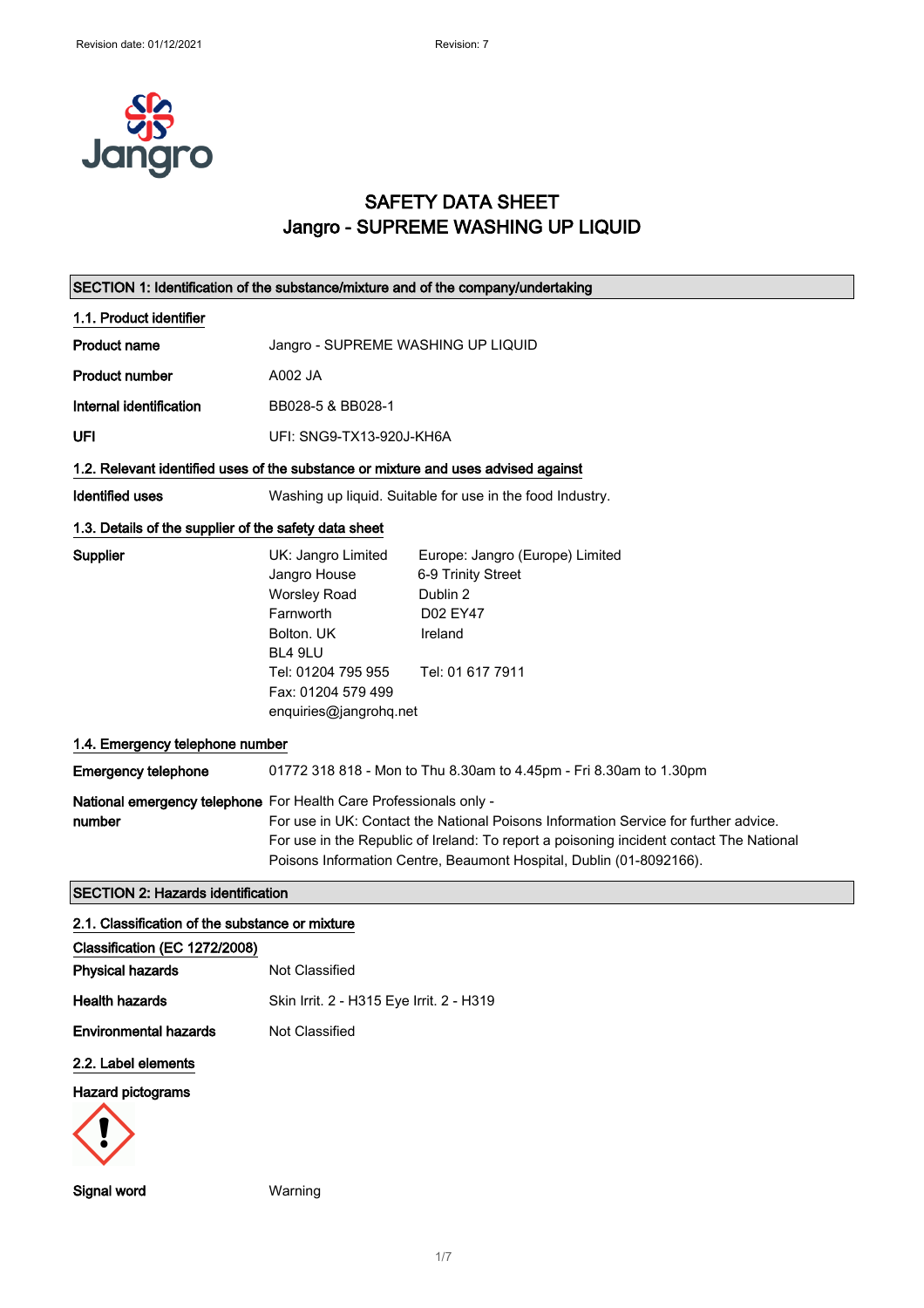| <b>Hazard statements</b>        | H315 Causes skin irritation.<br>H319 Causes serious eve irritation.                                                                                                                                                                                                                                                                                                                                                                                                                                                                                                                                                        |
|---------------------------------|----------------------------------------------------------------------------------------------------------------------------------------------------------------------------------------------------------------------------------------------------------------------------------------------------------------------------------------------------------------------------------------------------------------------------------------------------------------------------------------------------------------------------------------------------------------------------------------------------------------------------|
| <b>Precautionary statements</b> | P102 Keep out of reach of children.<br>P280 Wear protective gloves/ protective clothing/ eye protection/ face protection.<br>P301 IF SWALLOWED:<br>P313 Get medical advice/ attention.<br>P302+P352 IF ON SKIN: Wash with plenty of water.<br>P332+P313 If skin irritation occurs: Get medical advice/attention.<br>P305+P351+P338 IF IN EYES: Rinse cautiously with water for several minutes. Remove<br>contact lenses, if present and easy to do. Continue rinsing.<br>P337+P313 If eye irritation persists: Get medical advice/attention.<br>P501 Dispose of contents/ container in accordance with local regulations. |
| Contains                        | BENZENESULPHONIC ACID, C10-13 ALKYL DERIVS., SODIUM SALTS                                                                                                                                                                                                                                                                                                                                                                                                                                                                                                                                                                  |

#### 2.3. Other hazards

This product does not contain any substances classified as PBT or vPvB.

## SECTION 3: Composition/information on ingredients

#### 3.2. Mixtures

| <b>SODIUM SALTS</b>                                                                | BENZENESULPHONIC ACID, C10-13 ALKYL DERIVS.,                                                          | 15-20%                                                                                     |
|------------------------------------------------------------------------------------|-------------------------------------------------------------------------------------------------------|--------------------------------------------------------------------------------------------|
| CAS number: 68411-30-3                                                             | EC number: 270-115-0                                                                                  |                                                                                            |
| Classification                                                                     |                                                                                                       |                                                                                            |
| Acute Tox. 4 - H302                                                                |                                                                                                       |                                                                                            |
| Skin Irrit. 2 - H315                                                               |                                                                                                       |                                                                                            |
| Eye Dam. 1 - H318                                                                  |                                                                                                       |                                                                                            |
| Aquatic Chronic 3 - H412                                                           |                                                                                                       |                                                                                            |
| SODIUM (C12-14) ALKYL ETHOXY SULPHATE                                              |                                                                                                       | $3 - 5%$                                                                                   |
| CAS number: 68891-38-3                                                             | EC number: 500-234-8                                                                                  | REACH registration number: 01-<br>2119488639-16-0020                                       |
|                                                                                    | Spec Conc Limits :- Eye Dam. 1 (H318) >=30%, Eye Irrit. 2 (H319) >10% <30%, NC (Not Classified) <=10% |                                                                                            |
| Classification<br>Skin Irrit. 2 - H315                                             |                                                                                                       |                                                                                            |
| Eye Dam. 1 - H318                                                                  |                                                                                                       |                                                                                            |
| Aquatic Chronic 3 - H412                                                           |                                                                                                       |                                                                                            |
| The Full Text for all R-Phrases and Hazard Statements are Displayed in Section 16. |                                                                                                       |                                                                                            |
| <b>Composition comments</b>                                                        | Base. Skin Classification is by Calculation Method.                                                   | Eye Classification is derived by Dilution Bridging Principle with reference to DetNet Data |
| <b>SECTION 4: First aid measures</b>                                               |                                                                                                       |                                                                                            |

# 4.1. Description of first aid measures Inhalation Unlikely route of exposure as the product does not contain volatile substances. If spray/mist has been inhaled, proceed as follows. Move affected person to fresh air and keep warm and at rest in a position comfortable for breathing. Ingestion Do not induce vomiting. Give plenty of water to drink. Get medical attention.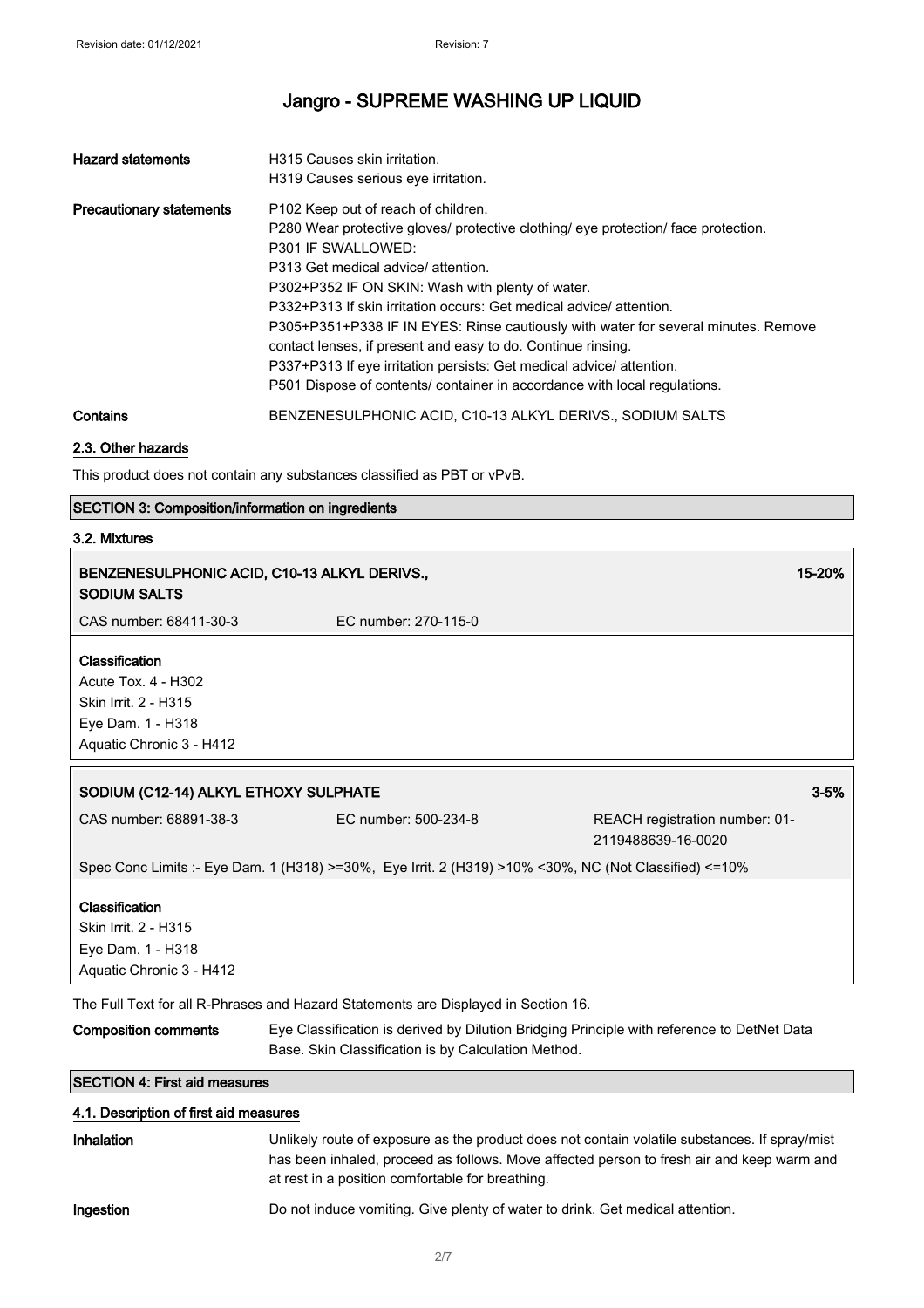| Skin contact                                               | Wash with plenty of water. Get medical attention if irritation persists after washing.                                                                                                                                                       |
|------------------------------------------------------------|----------------------------------------------------------------------------------------------------------------------------------------------------------------------------------------------------------------------------------------------|
| Eye contact                                                | Remove any contact lenses and open eyelids wide apart. Continue to rinse for at least 15<br>minutes. Get medical attention if any discomfort continues.                                                                                      |
|                                                            | 4.2. Most important symptoms and effects, both acute and delayed                                                                                                                                                                             |
| <b>General information</b>                                 | The severity of the symptoms described will vary dependent on the concentration and the<br>length of exposure.                                                                                                                               |
| Inhalation                                                 | Irritation of nose, throat and airway.                                                                                                                                                                                                       |
| Ingestion                                                  | May cause discomfort if swallowed.                                                                                                                                                                                                           |
| <b>Skin contact</b>                                        | Skin irritation. Prolonged skin contact may cause redness and irritation.                                                                                                                                                                    |
| Eye contact                                                | May cause temporary eye irritation. Prolonged contact may cause redness and/or tearing.                                                                                                                                                      |
|                                                            | 4.3. Indication of any immediate medical attention and special treatment needed                                                                                                                                                              |
| Notes for the doctor                                       | Treat symptomatically.                                                                                                                                                                                                                       |
| <b>SECTION 5: Firefighting measures</b>                    |                                                                                                                                                                                                                                              |
| 5.1. Extinguishing media                                   |                                                                                                                                                                                                                                              |
| Suitable extinguishing media                               | The product is not flammable. Use fire-extinguishing media suitable for the surrounding fire.                                                                                                                                                |
| 5.2. Special hazards arising from the substance or mixture |                                                                                                                                                                                                                                              |
| Specific hazards                                           | Thermal decomposition or combustion products may include the following substances:<br>Irritating gases or vapours.                                                                                                                           |
| 5.3. Advice for firefighters                               |                                                                                                                                                                                                                                              |
|                                                            |                                                                                                                                                                                                                                              |
| Special protective equipment<br>for firefighters           | Wear positive-pressure self-contained breathing apparatus (SCBA) and appropriate protective<br>clothing.                                                                                                                                     |
| <b>SECTION 6: Accidental release measures</b>              |                                                                                                                                                                                                                                              |
|                                                            | 6.1. Personal precautions, protective equipment and emergency procedures                                                                                                                                                                     |
| Personal precautions                                       | Wear protective gloves, eye and face protection. For personal protection, see Section 8.                                                                                                                                                     |
| 6.2. Environmental precautions                             |                                                                                                                                                                                                                                              |
| <b>Environmental precautions</b>                           | Spillages or uncontrolled discharges into watercourses must be reported immediately to the<br>Environmental Agency or other appropriate regulatory body.                                                                                     |
| 6.3. Methods and material for containment and cleaning up  |                                                                                                                                                                                                                                              |
| Methods for cleaning up                                    | Small Spillages: Flush away spillage with plenty of water. Large Spillages: Contain and<br>absorb spillage with sand, earth or other non-combustible material. Collect and place in<br>suitable waste disposal containers and seal securely. |
| 6.4. Reference to other sections                           |                                                                                                                                                                                                                                              |
| Reference to other sections                                | For personal protection, see Section 8.                                                                                                                                                                                                      |
| <b>SECTION 7: Handling and storage</b>                     |                                                                                                                                                                                                                                              |
| 7.1. Precautions for safe handling                         |                                                                                                                                                                                                                                              |
| <b>Usage precautions</b>                                   | For handling undiluted product: Avoid contact with skin and eyes.                                                                                                                                                                            |
|                                                            | 7.2. Conditions for safe storage, including any incompatibilities                                                                                                                                                                            |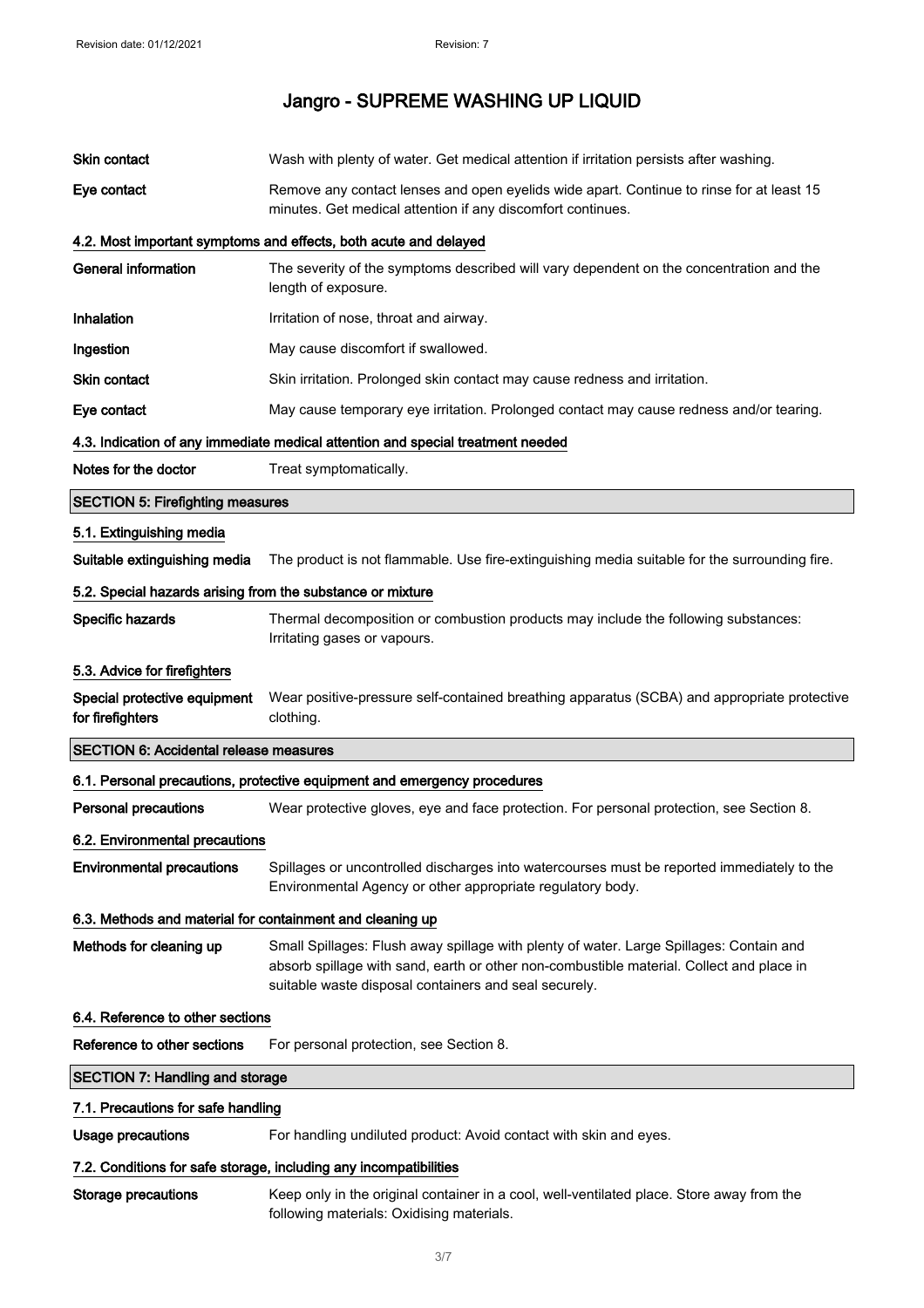| 7.3. Specific end use(s)                                   |                                                                                                                       |  |
|------------------------------------------------------------|-----------------------------------------------------------------------------------------------------------------------|--|
| Specific end use(s)                                        | The identified uses for this product are detailed in Section 1.2.                                                     |  |
| Usage description                                          | See Product Information Sheet & Label for detailed use of this product.                                               |  |
| <b>SECTION 8: Exposure controls/Personal protection</b>    |                                                                                                                       |  |
| 8.1. Control parameters                                    |                                                                                                                       |  |
| Ingredient comments                                        | No exposure limits known for ingredient(s).                                                                           |  |
| 8.2. Exposure controls                                     |                                                                                                                       |  |
| Protective equipment                                       |                                                                                                                       |  |
|                                                            |                                                                                                                       |  |
| Appropriate engineering<br>controls                        | Not relevant.                                                                                                         |  |
| Eye/face protection                                        | Eyewear complying with an approved standard should be worn if a risk assessment indicates<br>eye contact is possible. |  |
| Hand protection                                            | It is recommended that chemical-resistant, impervious gloves are worn. (Household rubber<br>gloves.)                  |  |
| Other skin and body<br>protection                          | Wear appropriate clothing to prevent any possibility of skin contact.                                                 |  |
| <b>Respiratory protection</b>                              | Respiratory protection not required.                                                                                  |  |
| <b>SECTION 9: Physical and chemical properties</b>         |                                                                                                                       |  |
|                                                            |                                                                                                                       |  |
| 9.1. Information on basic physical and chemical properties |                                                                                                                       |  |
| Appearance                                                 | Viscous liquid.                                                                                                       |  |
| Colour                                                     | Clear. Green.                                                                                                         |  |
| Odour                                                      | Fresh.                                                                                                                |  |
| pH                                                         | pH (concentrated solution): 7.00                                                                                      |  |
| <b>Melting point</b>                                       | $0^{\circ}$ C                                                                                                         |  |
| Initial boiling point and range                            | 100°C @ 760 mm Hg                                                                                                     |  |
| Flash point                                                | Boils without flashing.                                                                                               |  |
| <b>Relative density</b>                                    | 1.028 @ 20°C                                                                                                          |  |
| Solubility(ies)                                            | Soluble in water.                                                                                                     |  |
| 9.2. Other information                                     |                                                                                                                       |  |
| Other information                                          | None.                                                                                                                 |  |
| SECTION 10: Stability and reactivity                       |                                                                                                                       |  |
| 10.1. Reactivity                                           |                                                                                                                       |  |
| Reactivity                                                 | There are no known reactivity hazards associated with this product.                                                   |  |
| 10.2. Chemical stability                                   |                                                                                                                       |  |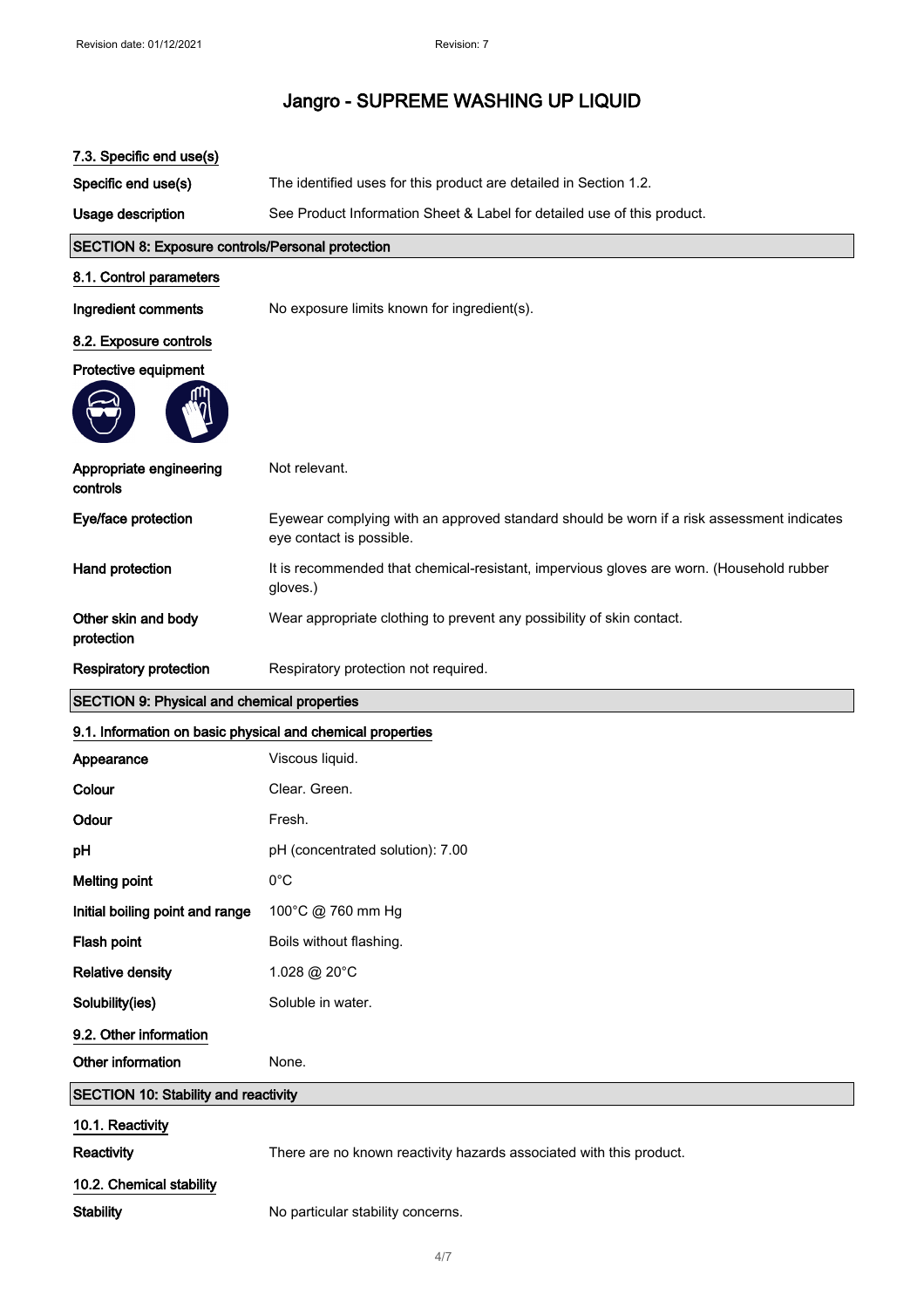| 10.3. Possibility of hazardous reactions                |                                                                                                                                                                                                                                                                                          |  |
|---------------------------------------------------------|------------------------------------------------------------------------------------------------------------------------------------------------------------------------------------------------------------------------------------------------------------------------------------------|--|
| Possibility of hazardous<br>reactions                   | See sections 10.1, 10.4 & 10.5                                                                                                                                                                                                                                                           |  |
| 10.4. Conditions to avoid                               |                                                                                                                                                                                                                                                                                          |  |
| <b>Conditions to avoid</b>                              | There are no known conditions that are likely to result in a hazardous situation.                                                                                                                                                                                                        |  |
| 10.5. Incompatible materials                            |                                                                                                                                                                                                                                                                                          |  |
| Materials to avoid                                      | No specific material or group of materials is likely to react with the product to produce a<br>hazardous situation.                                                                                                                                                                      |  |
| 10.6. Hazardous decomposition products                  |                                                                                                                                                                                                                                                                                          |  |
| Hazardous decomposition<br>products                     | No known hazardous decomposition products.                                                                                                                                                                                                                                               |  |
| <b>SECTION 11: Toxicological information</b>            |                                                                                                                                                                                                                                                                                          |  |
| 11.1. Information on toxicological effects              |                                                                                                                                                                                                                                                                                          |  |
| <b>Toxicological effects</b>                            | We have not carried out any animal testing for this product. Any ATE figures quoted below are<br>from Toxicity Classifications that have been carried out using ATE (Acute Toxicity Estimate)<br>Calculation Method using LD50 or ATE figures provided by the Raw Material Manufacturer. |  |
| Other health effects                                    | Low oral toxicity, but ingestion may cause irritation of the gastro-intestinal tract.                                                                                                                                                                                                    |  |
| Acute toxicity - oral<br>Notes (oral LD <sub>50</sub> ) | Based on available data the classification criteria are not met.                                                                                                                                                                                                                         |  |
| ATE oral (mg/kg)                                        | 7,170.36                                                                                                                                                                                                                                                                                 |  |
| Acute toxicity - dermal                                 |                                                                                                                                                                                                                                                                                          |  |
| Notes (dermal LD <sub>50</sub> )                        | Based on available data the classification criteria are not met.                                                                                                                                                                                                                         |  |
| <b>SECTION 12: Ecological information</b>               |                                                                                                                                                                                                                                                                                          |  |
| Ecotoxicity                                             | Not regarded as dangerous for the environment.                                                                                                                                                                                                                                           |  |
| 12.1. Toxicity                                          |                                                                                                                                                                                                                                                                                          |  |
| <b>Toxicity</b>                                         | We have not carried out any Aquatic testing, therefore we have no Aquatic Toxicity Data<br>specifically for this product. The Aquatic Toxicity Data, where provided by the raw material<br>manufacturer for ingredients with aquatic toxicity, can be made available on request.         |  |
| 12.2. Persistence and degradability                     |                                                                                                                                                                                                                                                                                          |  |
| Persistence and degradability                           | The surfactant(s) contained in this product complies(comply) with the biodegradability criteria<br>as laid down in Regulation (EC) No. 648/2004 on detergents. and UK Regulation: SI 2020 No.<br>1617 "The Detergents (Amendment) (EU Exit) Regulations 2020".                           |  |
| 12.3. Bioaccumulative potential                         |                                                                                                                                                                                                                                                                                          |  |
| <b>Bioaccumulative potential</b>                        | The product does not contain any substances expected to be bioaccumulating.                                                                                                                                                                                                              |  |
| 12.4. Mobility in soil                                  |                                                                                                                                                                                                                                                                                          |  |
|                                                         |                                                                                                                                                                                                                                                                                          |  |
| <b>Mobility</b>                                         | Not known.                                                                                                                                                                                                                                                                               |  |
| 12.5. Results of PBT and vPvB assessment                |                                                                                                                                                                                                                                                                                          |  |
| Results of PBT and vPvB<br>assessment                   | This product does not contain any substances classified as PBT or vPvB.                                                                                                                                                                                                                  |  |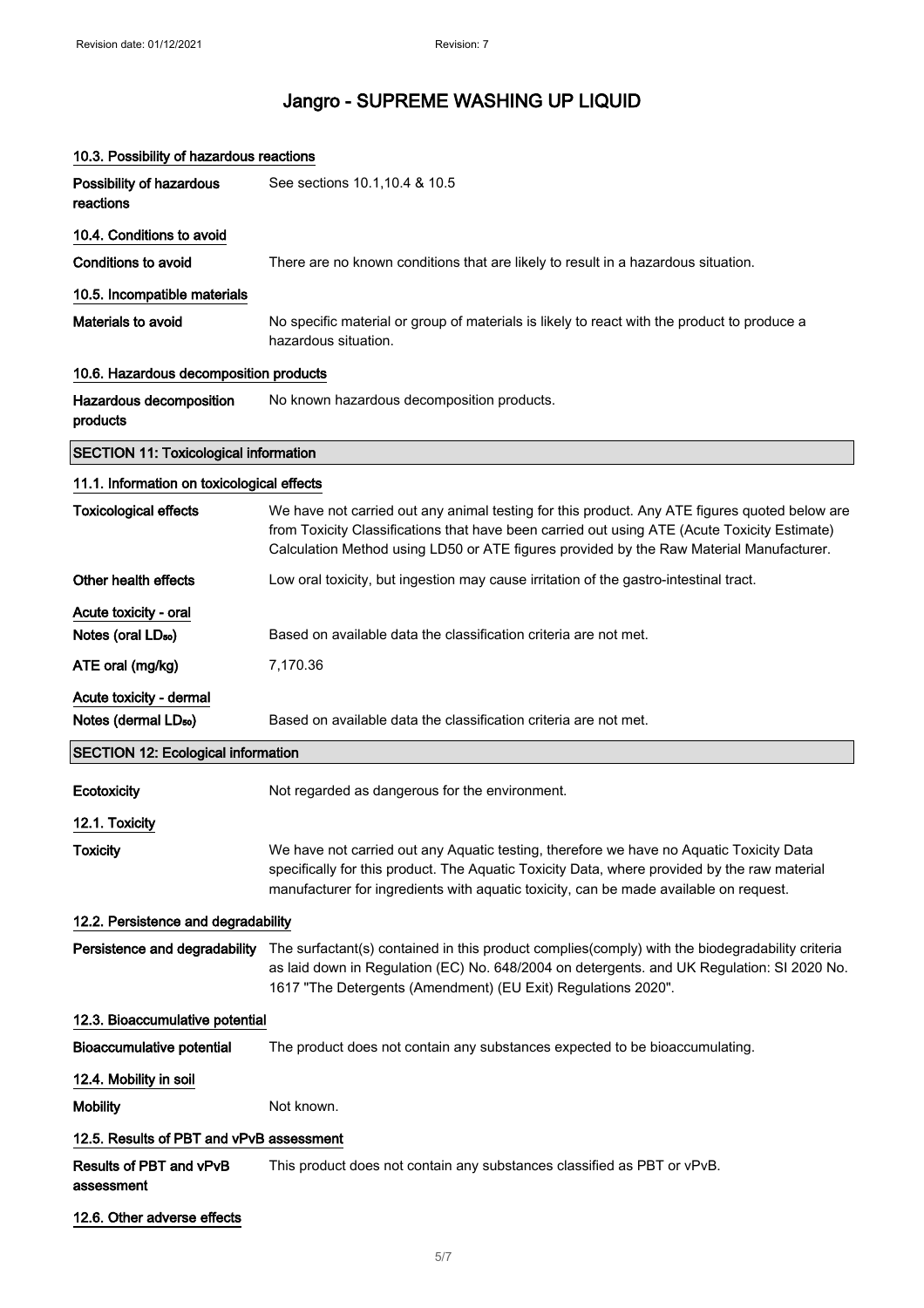## Other adverse effects Not known.

### SECTION 13: Disposal considerations

#### 13.1. Waste treatment methods

Disposal methods Discharge used solutions to drain. Small amounts (less than 5 Litres) of unwanted product may be flushed with water to sewer. Larger volumes must be sent for disposal by approved waste contractor. Rinse out empty container with water and consign to normal waste.

#### SECTION 14: Transport information

General Not classified for Transport.

## 14.1. UN number

Not applicable.

## 14.2. UN proper shipping name

Not applicable.

## 14.3. Transport hazard class(es)

Not regulated.

### 14.4. Packing group

Not applicable.

### 14.5. Environmental hazards

# Environmentally hazardous substance/marine pollutant

No.

### 14.6. Special precautions for user

Not applicable.

## 14.7. Transport in bulk according to Annex II of MARPOL and the IBC Code

Transport in bulk according to Not applicable. Annex II of MARPOL 73/78 and the IBC Code

### SECTION 15: Regulatory information

### 15.1. Safety, health and environmental regulations/legislation specific for the substance or mixture

| EU legislation | Safety Data Sheet prepared in accordance with EU Regulation: "REACH Commission<br>Regulation (EU) No 2015/830 (which amends Regulation (EC) No 453/2010 & 1907/2006)."<br>and UK Regulation: "SI 2020 No. 1577 - The REACH etc. (Amendment etc.) (EU Exit)<br>Regulations 2020.".<br>The product is as classified under - EU GHS: CLP - "Regulation (EC) No 1272/2008<br>classification, labelling & packaging of substances & mixtures." and UK GHS: "SI 2020 No.<br>1567 - The Chemicals (Health and Safety) and Genetically Modified Organisms (Contained<br>Use) (Amendment etc.) (EU Exit) Regulations 2020.".<br>Ingredients are listed with classification under - EU GHS: CLP - "Regulation (EC) No<br>1272/2008 classification, labelling & packaging of substances & mixtures." and UK GHS: "SI |
|----------------|-----------------------------------------------------------------------------------------------------------------------------------------------------------------------------------------------------------------------------------------------------------------------------------------------------------------------------------------------------------------------------------------------------------------------------------------------------------------------------------------------------------------------------------------------------------------------------------------------------------------------------------------------------------------------------------------------------------------------------------------------------------------------------------------------------------|
|                | 2020 No. 1567 - The Chemicals (Health and Safety) and Genetically Modified Organisms                                                                                                                                                                                                                                                                                                                                                                                                                                                                                                                                                                                                                                                                                                                      |
|                | (Contained Use) (Amendment etc.) (EU Exit) Regulations 2020.".                                                                                                                                                                                                                                                                                                                                                                                                                                                                                                                                                                                                                                                                                                                                            |

### 15.2. Chemical safety assessment

No chemical safety assessment has been carried out as not applicable as this product is a mixture.